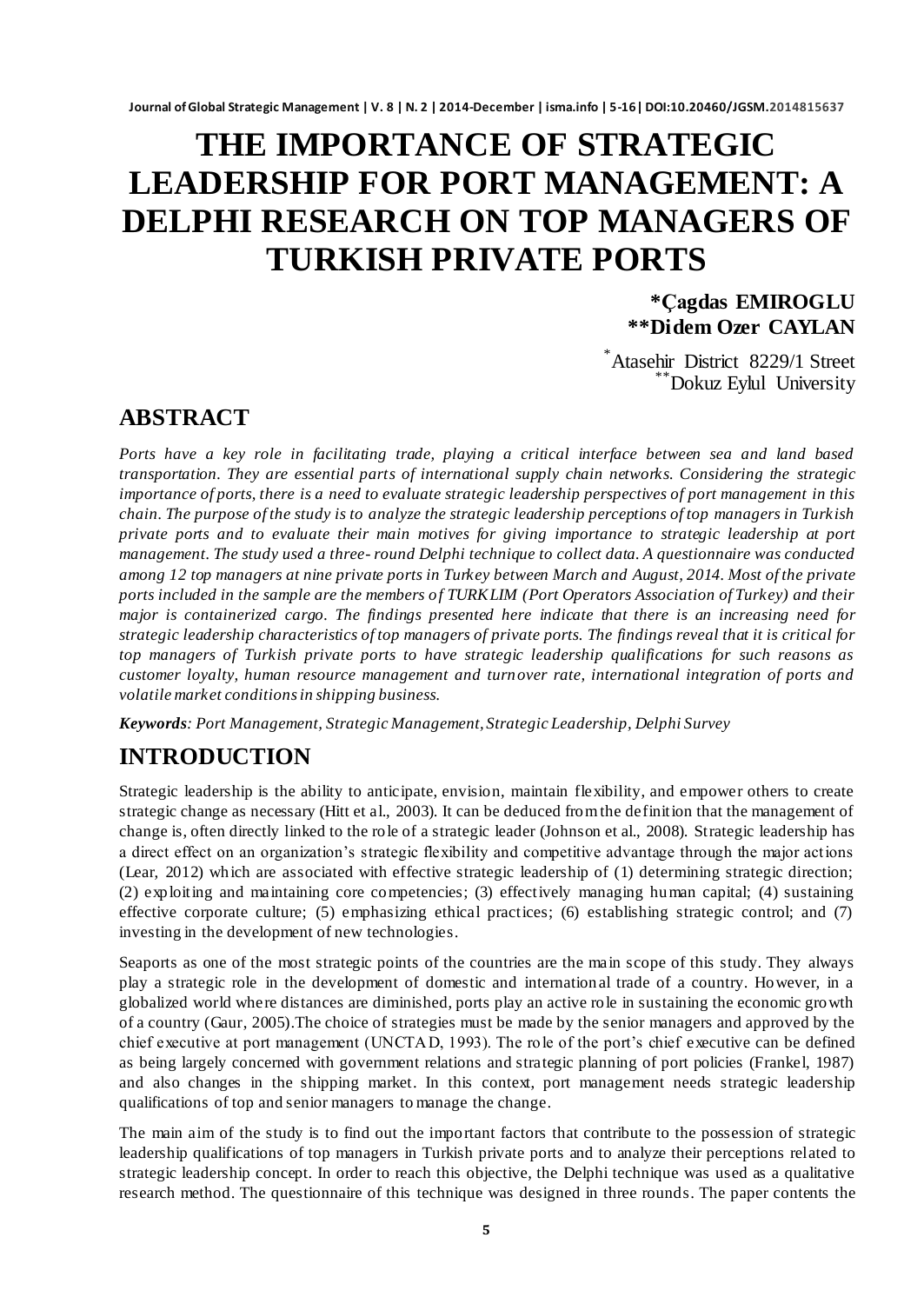following sections: First section includes a literature review of strategic leadership, port management and strategic leadership in ports. The second part explains the methodology of the study, presents the findings, and finally, in the third section, the main conclusions and recommendation of the study are presented.

# **LITERATURE REVIEW**

#### Strategic Leadership

The concept of strategic leadership was handled first by Hambrick and Mason (1984) in a study related to top management of organizations in 1984 (Ünal, 2012: 140). Hambrick and Mason"s main theory behind strategic leadership is "Upper Echelon Theory". According to this theory, demographic characteristics of senior executives such as age, education and experience affect the type and level of information they use; therefore it affects strategic decisions and financial performance (Kıyak et al., 2011). Recently, considerable interest has been shown in understanding effectiveness of strategic leadership with respect to firm performance, managing organizational change, and sustaining new forms of organizationalstructures (Wanasika, 2009).

Strategic leadership sets the directions, meaning, purposes, and goals of the organization (Bass, 2007). According to Ireland and Hitt (1999), strategic leadership requires creating meaning and purpose for the organization with a powerful vision and mission that creates a future for the organization. Moreover, strategic leadership is the creation of an overall sense of purpose and direction (guide) integrated strategy formulation and implementation in organizations (Shrivastava and Nachman, 1989).

According to Hitt et al. (2003), strategic leadership is "the ability to anticipate, envision, maintain flexibility, and empower others to create strategic change as necessary." Strategic leadership is the influence process that facilitates the performance of the top management team to achieve objectives (Clegg et al., 2011). In addition to "influence", long-term decisions are as important as short-term decisions in the strategic leadership.

In addition to setting directions, purposes, and meaning; and ability of influence, maintaining and sustaining competitive advantage are also other vital traits of strategic leadership acco rding to the definitions. According to Hitt and Ireland (2002) strategic leadership sets the path for firms to gain and maintain sustainable competitive advantage. Individuals and teams enact strategic leadership when they think, act, and influence in ways that promote the sustainable competitive advantage of the organization (Hughes and Beatty, 2005).

Another important point is that strategic leadership provides some fundamental characteristics in an uncertain environment. Aslan et al. (2011) focused on this point by defining strategic leadership as "the wisdom and vision capabilities of planning and implementing of the plan in an unstable, complex, uncertain strategic environment that an experienced leader should have." Strategic leader envisages, designs and realizes change by ensuring flexibility under circumstances where strategic changes are required. The most distinguishing aspect of a strategic leader is his/her ability to manage the uncertainty imposed by the rapid change (Tutar, et al., 2011). It can be deduced from definitions that strategic leadership is multifunctional, involves managing through others, and helps organizations cope with change that seems to be increasing exponentially in today"s globalized business environment (Jooste and Fourie, 2009).

To compete in the global marketplace, organizations need to have strong and effective leadership (Dessand Lumpkin, 2003). According to Dess and Lumpkin (2003), there are three key leadership activities, namely setting a direction, designing the organization, and nurturing a culture committed to excellence and ethical behavior. Strategies cannot be formulated and implemented to achieve above-average returns without effective strategic leaders (Hitt et al., 2003). If executives are able to exhibit strategic leadership that achieves a long-term focus, promotes development and application of core competences, emphasizes the development of human capital, develops an effective culture, and achieves strategic control simultaneously with the allowance of autonomy, there is a higher probability that restructuring efforts become successful(Hitt and Keats, 1992).

There are different approaches to the criteria of effective strategic leadership. Figure 1 lists those criteria:

- (1) determining strategic leadership;
- (2) exploiting and maintaining core competencies;
- (3) effectively managing human capital;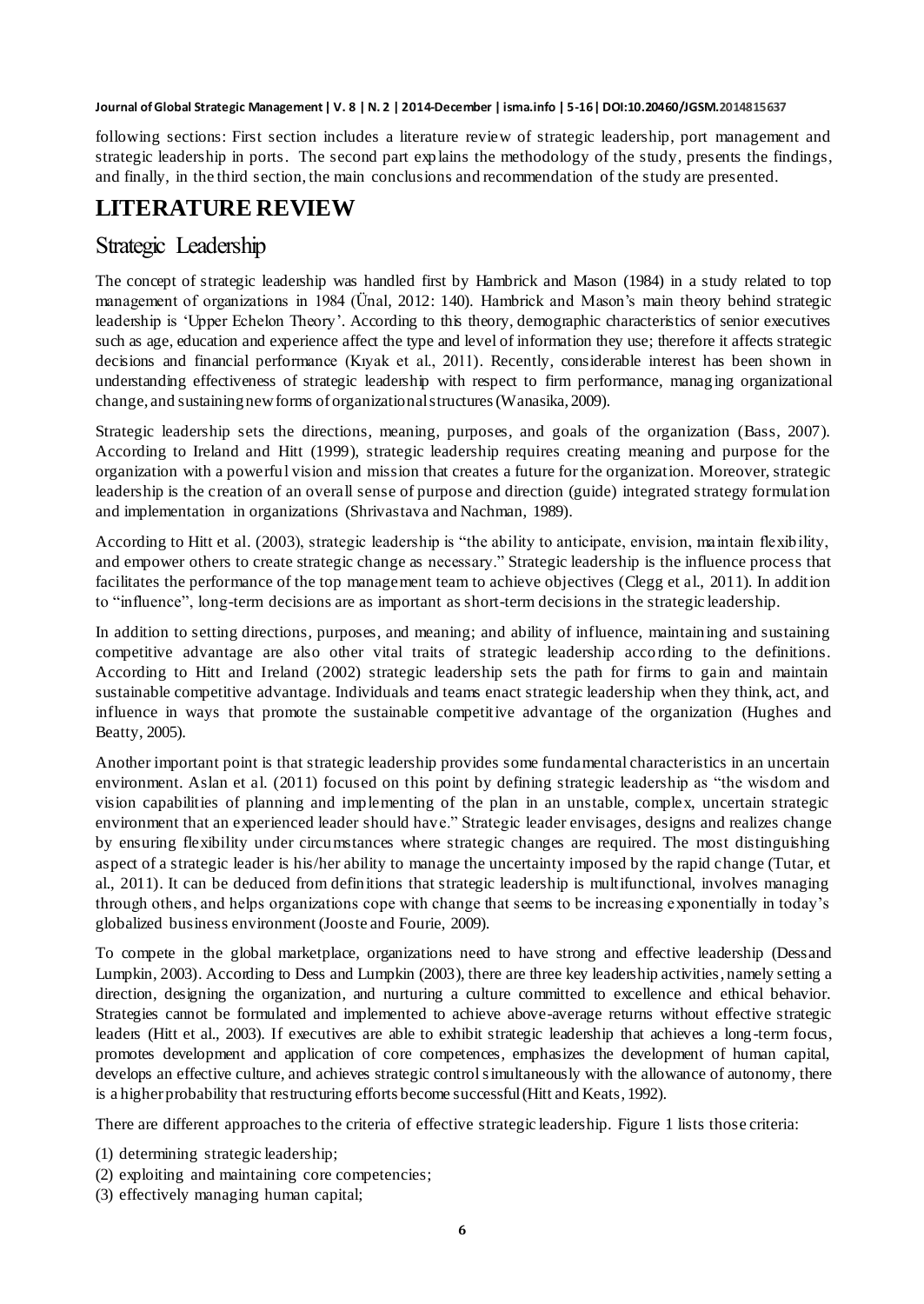- (4) sustaining effective corporate culture;
- (5) emphasizing ethical practices;
- (6) establishing strategic control; and
- (7) investing in the development of new technologies.

There are also important studies on this subject which emphasized the importance of the effective role of strategic leadership (Bass, 2000; Lear, 2012; Hitt et al., 2010; Jooste and Fourie, 2009; Davies and Davies, 2004).



#### **Fig 1. Criteria of Effective Strategic Leadership**

#### Port Management Functions

Ports are very complex and dynamic places where various activities are carried out by and on account of different actors and operators; they are often dissimilar to one another (Bichou, 2010). In the past decades, the role of port management has changed quite fundamentally. The port landscape has, after all, been changed in many respects, too. New technologies and strategic developments have led almost automatically to greater port competition, both at port authority level and at the level of companies operating within the various ports (Meersman and Voorde, 2005).

Port management consists of a number of functions (Frankel, 1987):

- 1. Medium-to-long-term planning and strategic decision making. This involves also the setting or review of objectives and is performed by the top management of the port.
- 2. Operational planning and control, including management of day-to-day (or real-time) operations. This is performed by operating management which is concerned with traffic, operations, and engineering.
- 3. Commercial and financial control that involves marketing (real-time) accounting, short-term financial management, personnel management, and other management functions involving short-term financial performance.

#### Port Industry and Management in Turkey

Ports have been important structures for nations since ancient times. The fact that 80 % of the world trade and approximately 90 % of import and export of Turkey are being transported by sea reveals the importance of ports from an economic aspect (Turkish Chamber of Shipping, 2013 and Küçükosmanoğlu et al., 2013).

Turkey has a great potential in terms of transportation with its important location as a natural bridge between Europe, Central Asia and Middle East (DPT, 2007). Additionally, Turkey is encircled by the Black Sea, the Marmara Sea, the Aegean Sea and the Mediterranean Sea. Turkey"s position as a land bridge in north–south and east–west transportation means that ports are of vital importance to the efficiency of logistics operations of the country (Oral et al., 2007). Turkey"s geographical location enables the ports to handle significant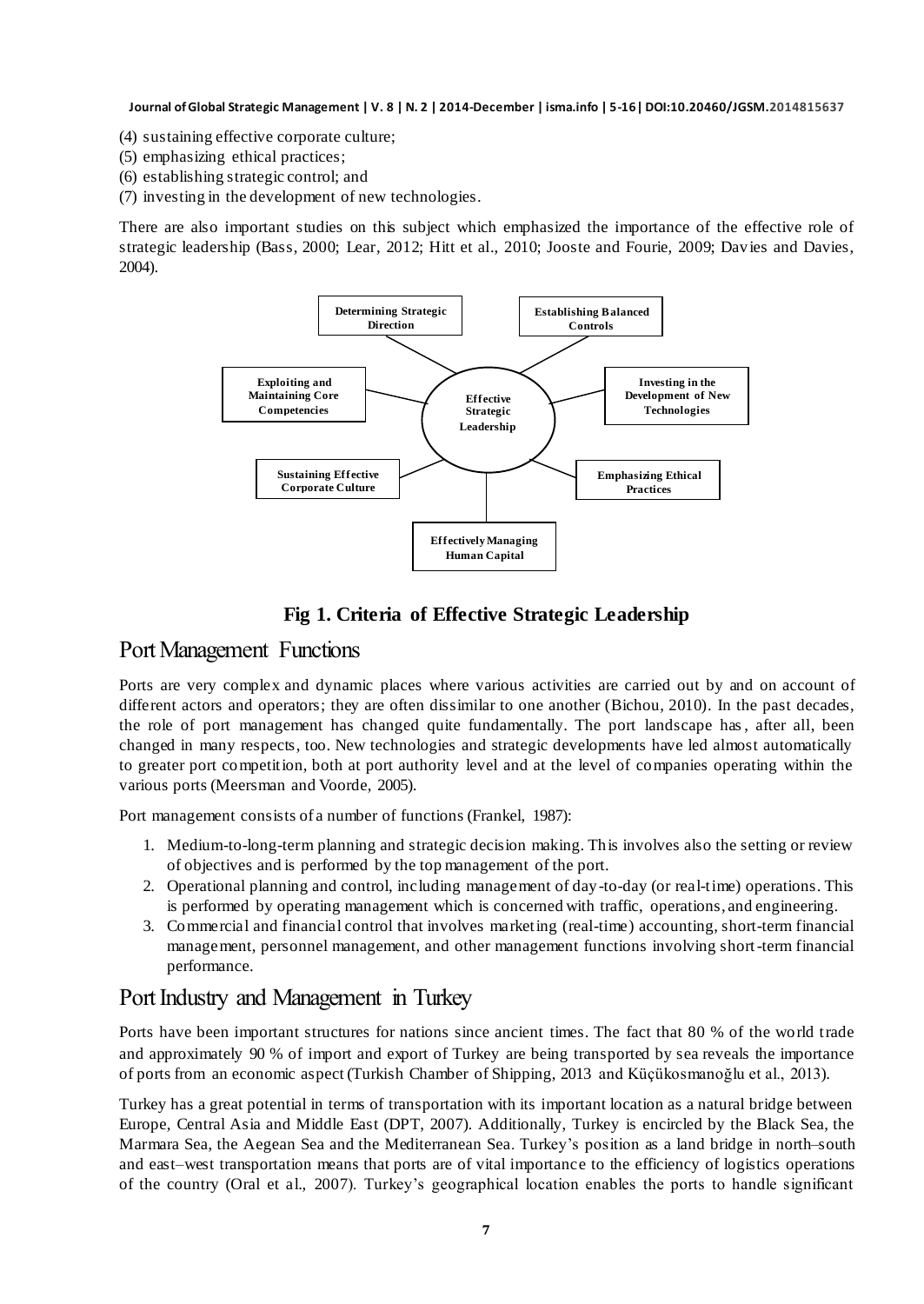amounts of cargo between the West and the East. Cargo coming from Europe and the Americas are handled in transit to CIS Republics, Iran, Iraq, and the Balkans and vice versa. Maritime transport plays a major role at the lengthy Turkish coast, for national as well as international transportation. Turkey also has great potential in terms of intermodal transportation, owing to its privileged geographical position between European, Central Asian and Middle Eastern countries. The country's position as a land bridge in North– South and East–West transportation ensures that ports play a vital role in logistic and shipping op erations (Bloem et al., 2013).

387.426.232 tons of cargo was handled at Turkish ports in 2012 which had been increasing gradually since 2009. In addition, according to Turkish Chamber of Shipping (2013) 23,6 % of handling is export with 91.307.486 tons; 49,7 % of handling is import with 192.474.928 tons; 12,1 % of handling is cabotage with 46.919.387 tons; and 14,6 % handling is transit with 56.724.431 tons.

Turkey aims to become a center for transit cargoes in the region. The strategic position of Turkey is on increase with the pipe lines like Baku-Tiflis-Ceyhan and projects like Nabucco Gas Pipeline and South East Anatolia Project (GAP). Privatized and modernized ports will also add strength to its position (Turkish Chamber of Shipping, 2013).

In Turkey, there are more than 200 coastal facilities (port/pier/pipeline and bu oy systems) providing international transportation services. Ports in Turkey can be categorized as follows (Esmer and Karatas-Cetin, 2013):

- Public ports (Turkish State Railways, Turkish Maritime Organizations, etc.)
- Municipal ports
- Privately owned ports (Ambarlı, Gemport, etc.)

TURKLIM has industrial ports of state-owned or private companies in this categorization as members (Esmer and Karatas-Cetin, 2013). Besides, Oral et al. (2007) and Bloem et al. (2013) depicted that the ports of Turkey are classified into four groups; public ports, municipal ports, affiliated ports and privately owned ports.

According to Aksoy and Terzi (2008) and Es mer and Karatas-Cetin (2013), ports in Turkey can be analyzed in two main categories as private and public ports. While public ports comprise municipal piers, TSR (Turkish State Railways) ports and TMO (Turkish Maritime Organizations), private ports include privat ized ports and ports directly established by private sector as illustrated in Figure 2.



#### **Fig.2. Classification of Turkish Ports According to Administration Models**

Source: Esmer and Karatas-Cetin, 2013: 411 *\* Derince port has recently been privatized with the method of transfer of operational rights on 5th June 2014*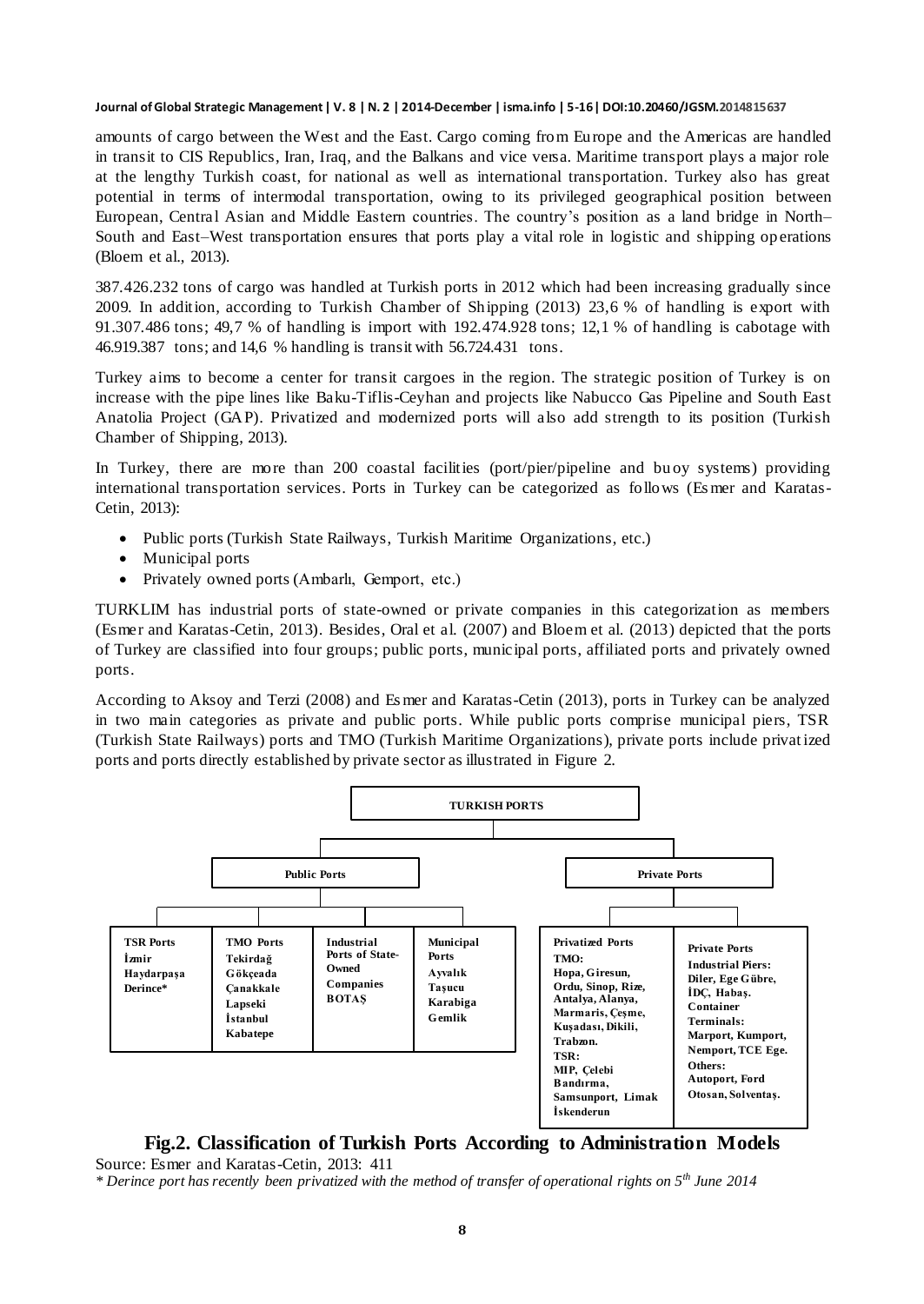### Strategic Leadership in Port Management

Strategic leadership is the wisdom and vision capabilities of planning and implementing of a plan in an unstable, complex, uncertain strategic environment. As it is seen in the definitions, strategic leadership has a significant role for organization in environmental uncertainty (Aslan et al., 2011). Today port operations are faced with larger uncertainties and risks than ever before. These do not only include risks in cargo and therefore in ship traffic demand, but also technological risks, investment risks, risk of competition, market risk, risk in labor availability, and more (Frankel, 1987).

As mentioned before, strategic leadership is the ability to anticipate, envision, maintain flexibility, and empower others to create strategic change as necessary (Hitt et al., 2003). It can be assumed from the definition that the management of change is, however, often directly linked to the role of a strategic leader (Johnson et al., 2008). In the port system, there is a direct link between the change and effectiveness concepts. A port cannot be effective without adapting to the change in its environment ( Karatas-Cetin and Cerit, 2010). In most ports, port management has found it hard to keep up with the pace of change. Furthermore, an important aspect of the legitimacy of a separate port management is being undermined, namely the previously often heard argument of the strategic significance of seaports to the economy of a country or region (Meersman and Voorde, 2005). Since the port environment is continually changing, various forms of restructuring can be employed at different times (UNCTAD, 1995). The important point here is how to manage change to achieve organizational effectiveness and sustain competitive advantage (Karatas-Cetin and Cerit, 2010). Strategic leadership is one of the key answers to this question.

Overall port objectives must be used to develop long-range or strategic plan for effectiveness in strategic decision making process (Frankel, 1987). Strategic leadership focuses on the way the decisions which guarantee the long-term viability of the organization are made in the short term (Lear, 2012). A port must first agree to the plan, meaning that top management must accept and be committed to the strategic planning process and its results. Without such top level support (from senior management and directors) the strategic planning process can hardly succeed (Ircha, 2001).The choice of strategies must be made by the senior managers and approved by the chief executive (UNCTAD, 1993). The role of the port's chief executive can be defined as being largely concerned with relations with the government and strategic planning of port policies (Frankel, 1987).

# **METHODOLOGY**

#### Purpose of the Research

The objective of this study is to investigate importance of strategic leadership characteristics and perceptions of top managers in Turkish private ports. It is important that top managers have characteristics of strategic leadership for effective strategy implementation. Ports play a strategic role in Turkey. That's why perceptions of port top managers with regard to strategic leadership are significant to be researched.

#### Method

The Delphi research technique as a qualitative method is a powerful tool for strategic management. Organizations should consider the Delphi method when tackling significant decision -making that will set the future directions for organizations (Loo, 2002:762). For this reason, Delphi technique was chosen as a research method.

The preposition below is the starting point of the research and was asked to panelists in order to reach a consensus in the first round of Delphi research.

#### *Preposition: It is important that top managers have characteristics of strategic leadership in strategic management process in ports.*

Most changes in Delphi response occur in the first two rounds (Mitchell and McGoldrick, 1994: 59). On the other hand, this method may take several weeks or months to complete and tends to be administratively complex, and the investigator must try to collect, analyze, and mail the new questionnaires in an efficient and timely manner so as to maintain respondents' high level of interest and participation (Lloyd et al, 2000: 405).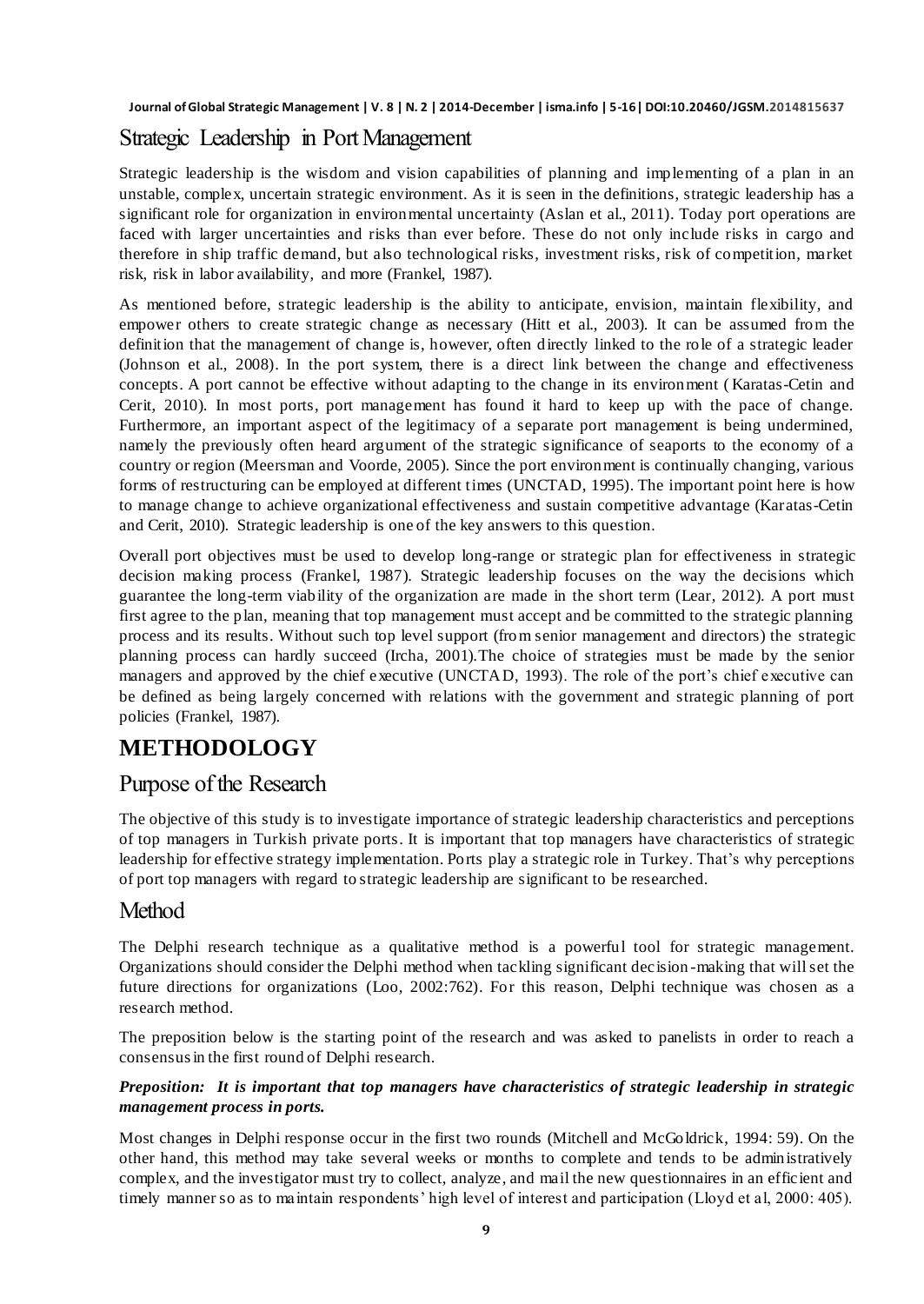For these reasons, the three-round Delphi questionnaire has been developed and answers have been collected between March and August, 2014.

The first round Delphi survey includes one open-ended question which aims to evaluate perceptions of top managers of some private ports in Turkey concerning strategic leadership in ports. The question is designed to analyze whether possessing strategic leadership qualities is important in port management or not and, if it is, why. The second survey has been developed by using the responses of top managers, who participated in the first round Delphi survey, in order to reach a consensus. A three level likert scale including "agree", "disagree" or "no comment" has been used for each statement in the second round. The third round Delphi survey covered two questions for which no consensus was reached in the second round.

### Sampling and Data Collection Process

A set of criteria were established in order to select panel members who were not only experienced in the port management but also were knowledgeable in strategic management and leadership. Selection of ports was an important decision. Therefore, 24 private ports (especially container-based ones) from the member list of TURKLIM (Port Operators Association of Turkey) were chosen as the sample of the research. TURKLIM was established in order to provide cooperation and to seek solutions to the problems of the administrators of the private ports and piers in a shared platform in 1966. The association provides information flow between government and related national and international organizations like Turkish Maritime Organization. In addition, the association contributes to port managements to operate efficiently in harmony with regulations (www.turklim.org).

All questionnaires were sent by e-mail to 44 top managers with a cover letter explaining the research process individually on  $14<sup>th</sup>$  March, 2014. After making reminder calls, finally, 12 participants from nine private ports responded to the first round Delphi survey. The last response was received on 30<sup>th</sup> April, 2014.

The second round Delphi survey which aimed at reaching a consensus on statements concerning strategic leadership was sent by e-mail on  $26<sup>th</sup>$  June, 2014 to the 12 participants who had responded to the first round Delphi survey. After reminder calls, 10 participants responded the survey. The last response received on 24<sup>th</sup> July, 2014.

The third round Delphi survey which aimed at reaching a consensus on controversial statements in the second round was sent by e-mail on  $22<sup>th</sup>$  August, 2014 to the 10 participants who had responded to the second round of the Delphi survey. Seven participants responded the survey within 5 days.

Response rate was approximately 28 % for the first round. Fortunately, response rate increased to roughly 84 % for the second round of the Delphi process. Finally, 70 % response rate was achieved in the third round of the Delphi research.

### Analysis of the Delphi Survey: APMO Technique

One of the aims of using Delphi is to achieve greater consensus among panelists. Empirically, consensus has been determined by measuring the variance in responses of Delphi panelists over rounds, with a reduction in variance being taken to indicate that greater consensus has been achieved (Rowe and Wright, 1999: 363). In order to determine if consensus has been reached, the APMO (The Average Percentage of Majority Opinion) technique which is a consensus measurement formula has been used in this study. First, the number of majority agreements and disagreements has to be calculated by expressing the participants" comments "agree", "disagree", and "no comment" in percentages per statement. Majority is actually defined as a percentage above 50%. In the second step, the researcher has to sum up the majority agreements and disagreements. The formula {Majority Agreements **+** Majority Disagreements} **÷** {Total Opinions Expressed} has been used to calculate the APMO cut-off percentage (Von Der Gracht, 2012: 1531).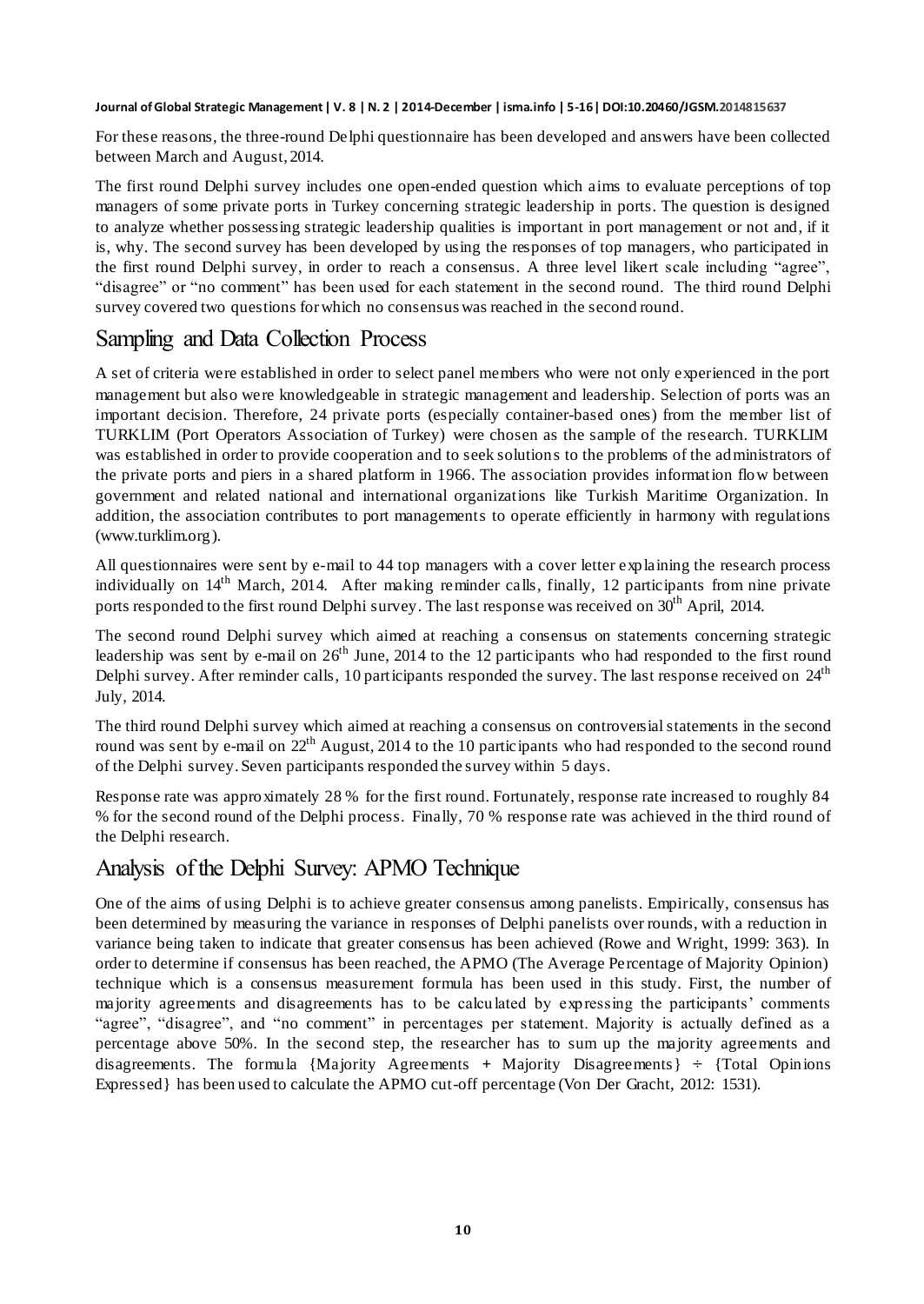# Results of the Delphi Survey and Evaluation *Results of the First Round of the Delphi Survey*

The first round of the Delphi survey covers an open ended question: "In your opinion, is it important that top managers have characteristics of strategic leadership in strategic management process in ports? Why? Why not?"

Firstly, after the question is answered as "YES" (Agree) or "NO" (Disagree), the respondents are asked to explain why it is important or not. The most remarkable point here is that the answer of this yes-no question showed 100 % consensus. It means that all panelists agree that it is important to have characteristics of strategic leadership in the process of strategic management in ports. Their reasons for the importance of having strategic leadership characteristics are given in Table 1.All answers are classified according to the general subjects in the table.

| Why not?"                                 | QUESTION: "In your opinion, is it important that top managers have characteristics of strategic leadership in strategic management process in ports? Why?                                                                                                                                                                                                                                                                                                                                                                                                                                                                                                                                                                                                                                                       |
|-------------------------------------------|-----------------------------------------------------------------------------------------------------------------------------------------------------------------------------------------------------------------------------------------------------------------------------------------------------------------------------------------------------------------------------------------------------------------------------------------------------------------------------------------------------------------------------------------------------------------------------------------------------------------------------------------------------------------------------------------------------------------------------------------------------------------------------------------------------------------|
| <b>CATEGORIES</b>                         | <b>ANSWERS OF PANELISTS</b>                                                                                                                                                                                                                                                                                                                                                                                                                                                                                                                                                                                                                                                                                                                                                                                     |
| Position                                  | Ports are organizations of strategic importance due to their positions.<br>1.<br>Ports have a strategic importance in supply chain.<br>2.                                                                                                                                                                                                                                                                                                                                                                                                                                                                                                                                                                                                                                                                       |
| Customer                                  | Customer orientation is fundamental for ports.<br>3.<br>Ports are organizations with low customer loyalty.<br>4.                                                                                                                                                                                                                                                                                                                                                                                                                                                                                                                                                                                                                                                                                                |
| Service                                   | Ports have a strategic importance with the services they provide.<br>5.                                                                                                                                                                                                                                                                                                                                                                                                                                                                                                                                                                                                                                                                                                                                         |
| International<br>Integration              | Ports operate in an environment of extreme international integration.<br>6.<br>Ports have international integration so it is important that top managers should have the characteristics of strategic leader ship in<br>7 <sub>1</sub><br>ports in order to make strategic decisions not only in Turkey but also globally.                                                                                                                                                                                                                                                                                                                                                                                                                                                                                      |
| Investment<br>decision and<br>feasibility | Ports are organizations where the initial investment decision requires detailed knowledge, documentation and calculations.<br>8.<br>Ports are organizations which are required to take an appropriate position in the long term.<br>9.<br>There is no stability in the short term in port sector; it takes time to see the results of steps.<br>10.<br>It is important that ports position themselves in the correct way and at the right time.<br>11.<br>12. It is important that top managers of ports guide board of directors financially and make strategic decisions in this way in order that<br>progress of port management can be healthy.<br>13. Industries managed by strategic leaders make a difference because of the fact that their principal is to work in accordance with<br>strategic plans. |
| Vision                                    | 14. The most important things in port management are planning the future and creating a vision.<br>15. To predict the roles and missions of ports in the supply chain and to convince the team and shareholders by creating a vision in this<br>direction are among the most important duties of top managers in ports.                                                                                                                                                                                                                                                                                                                                                                                                                                                                                         |
| Competition                               | 16. Thanks to top managers who have strategic leadership qualifications, ports can engage in competition as well-equipped and<br>minimize the risk.                                                                                                                                                                                                                                                                                                                                                                                                                                                                                                                                                                                                                                                             |
| Risk                                      | 17. Ports are organizations which provide services in the market with high seasonal variability.                                                                                                                                                                                                                                                                                                                                                                                                                                                                                                                                                                                                                                                                                                                |
| Human Capital                             | 18. Ports are organizations where workers have a tendency to quit.                                                                                                                                                                                                                                                                                                                                                                                                                                                                                                                                                                                                                                                                                                                                              |
| Corporate<br>Responsibility               | 19. Ports are organizations which have corporate responsibility apart from their commercial targets.                                                                                                                                                                                                                                                                                                                                                                                                                                                                                                                                                                                                                                                                                                            |

**Table 1.Answers of Panelists to the First Round Question**

*Evaluation of First Round Results:* Position, customer profile, services, international integration, investment decisions and feasibility, vision, competition, risk, human capital and corporate responsibility of ports can be considered as the main factors determining why it is important that top managers have strategic leadership characteristics in the process of strategic management in ports.

### *Results of the Second Round of the Delphi Survey*

APMO cut-off percentage rate for the second round Delphi survey has been found as 93 %. In other words, if the percentage of either "agreement" or "disagreement" for each statement is greater than 93 %, consensus is reached. 15 statements have been developed for the second round survey by using the 19 opinions of panelists as to why it is important to have strategic leadership qualifications in the process of strategic management in ports. These 15 statements were used with the purpose of reaching a consensus on the view that characteristics of ports make possessing strategic leadership characteristics important in ports.

*Evaluation of Second Round Results:* Eleven statements  $(1^{st}, 2^{nd}, 3^{rd}, 4^{th}, 7^{th}, 9^{th}, 10^{th}, 11^{th}, 12^{th}, 13^{th}, 15^{th})$ reached a consensus whereas  $5<sup>th</sup>$ ,  $6<sup>th</sup>$ ,  $8<sup>th</sup>$ , and  $14<sup>th</sup>$  statements did not(See in Table 2). Sixth and  $8<sup>th</sup>$  statements reached the consensus partially because agreement percentages of those statements are very close to the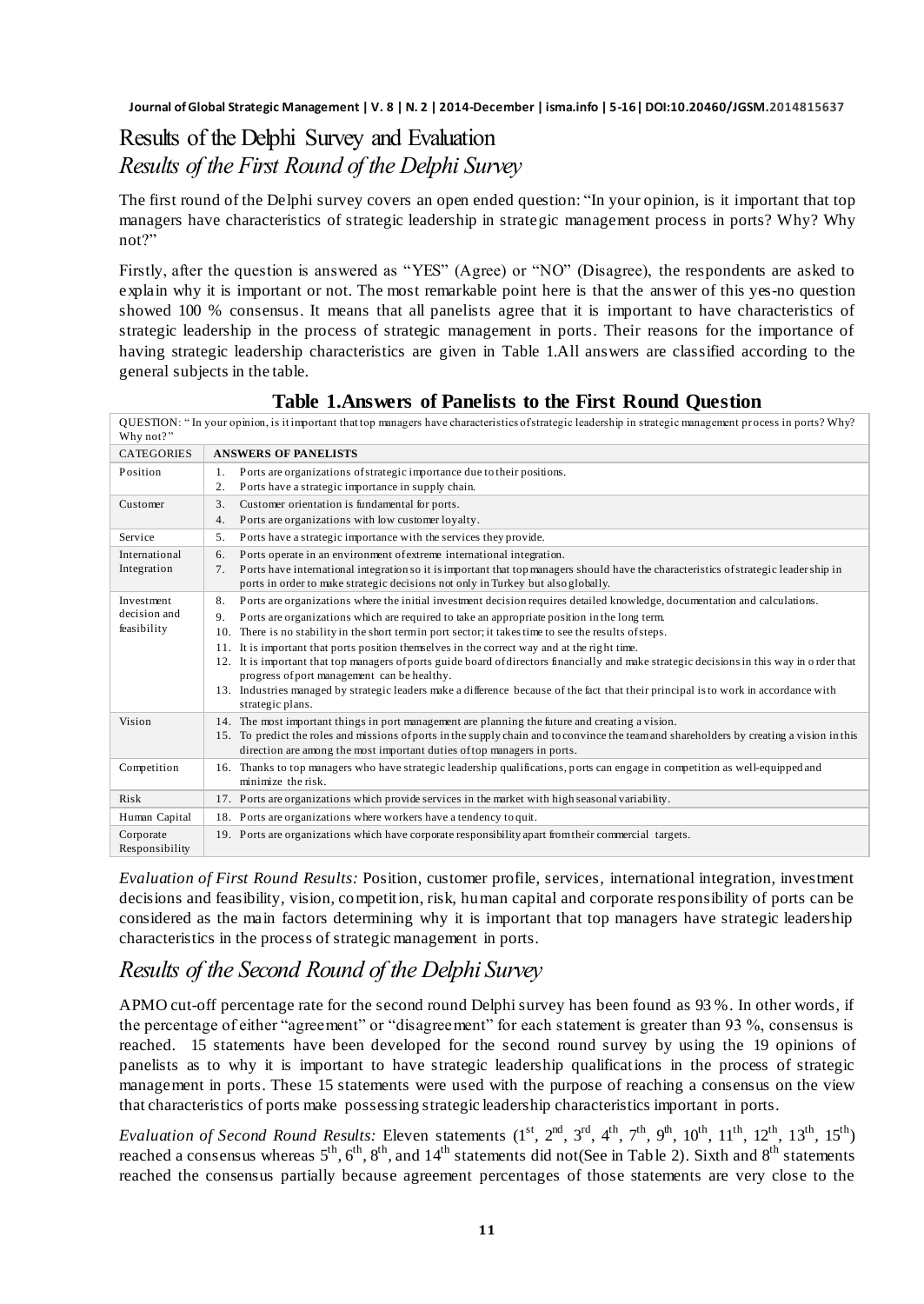APMO Cut-off Rate (93 %). Considering the answers of the panelists, the non-consensus statements proceed to a following Delphi round in a revised form.

#### *Results of the Third Round of the Delphi Survey*

The statements without consensus along with the answers of the panel members have been used to draw up the third round Delphi survey. APMO cut-off percentage rate for the third round Delphi survey has been found to be roughly 70 %. In other words, if the percentage of either "agreement" or "disagreement" for each statement is greater than 70 %, consensus is reached. One of the two statements has reached a consensus with the rate of 83,3%. Other statement has not reached a consensus (See in Table 3).

|                                                                                                          |       |                          |                             |   |                                               |      |                 | $\overline{\phantom{a}}$ |                             |
|----------------------------------------------------------------------------------------------------------|-------|--------------------------|-----------------------------|---|-----------------------------------------------|------|-----------------|--------------------------|-----------------------------|
| It is important that top managers have                                                                   |       | <b>Number of Answers</b> |                             |   | <b>Number of Opinions</b><br><b>Expressed</b> |      |                 | <b>TOTAL RESULTS</b>     |                             |
| strategic leadership qualifications in the<br>process of strategic management in ports<br><b>BECAUSE</b> | Agree | <b>Disagree</b>          | <b>Unable to</b><br>Comment |   | Agree                                         |      | <b>Disagree</b> | Consensus                | <b>Non</b><br>Consensus*    |
|                                                                                                          | N     | N                        | N                           | N | $\frac{6}{6}$                                 | N    | $\frac{0}{0}$   |                          |                             |
| 5. Ports are organizations with low customer<br>loyalty.                                                 | 5     |                          |                             | 5 | 83.3                                          | 16,7 |                 | 83,3 % agreed            |                             |
| 14. Ports are organizations where workers have a<br>tendency to quit.                                    | 4     | 3                        | $\Omega$                    | 4 | 57,1                                          | 3    | 42,9            |                          | $57,1\%$ (a)<br>$42,9%$ (d) |
| $*(a)$ : agree & (d): disagree                                                                           |       |                          |                             |   |                                               |      |                 |                          |                             |

#### **Table 3.Total Results of the Third Round Delphi Survey**

*Evaluation of Third Round Results:* The majority of the panelists in the third round believe that customer loyalty is low in port business (5<sup>th</sup> statement). They suggested that port managers can deal with this situation with gaining strategic leadership characteristics. One of the panelists stated that it would be hard to provide customer loyalty if there are multiple ports in the same region. There are different parameters to sustain customer loyalty. The two most important factors are price and port performance. Top managers of ports in a competitive region should make strategic decisions on price first (profitability, cost, etc.) and then port performance. They have to exhibit leadership behaviors and make decisions in order to sustain these parameters. It can be said that ports are strategic organizations and all decisions and elements should be considered strategically. Customer is one of the most significant and strategic elements for ports. Customer loyalty depends on how successfully ports are managed by top managers. For this reason ports should be managed by strategic leaders to deal with this loyalty issue.

The 14<sup>th</sup> statement has not reached a consensus. One of the panelists depicted that turnover rates are actually low in port business. The two top-ranking factors motivating the employees are salaries and workplace environment. Any improvement in these factors decreases the turnover rate. Nonetheless, they are directly proportionate to port revenues. Any port which is making high revenue can provide the satisfaction of employees but it would be hard to provide this in small sized companies. Leadership characteristics of managers can affect employees" loyalty. However, salary policy of the port is a determinant factor. Despite the fact that managers have strategic leadership qualities, it cannot be possible to prevent the employees" decision about changing their jobs if port does not have economic power. At the same time, avoiding improvements in workplace environment because of economic reasons can be an important source of high level of turnover rates.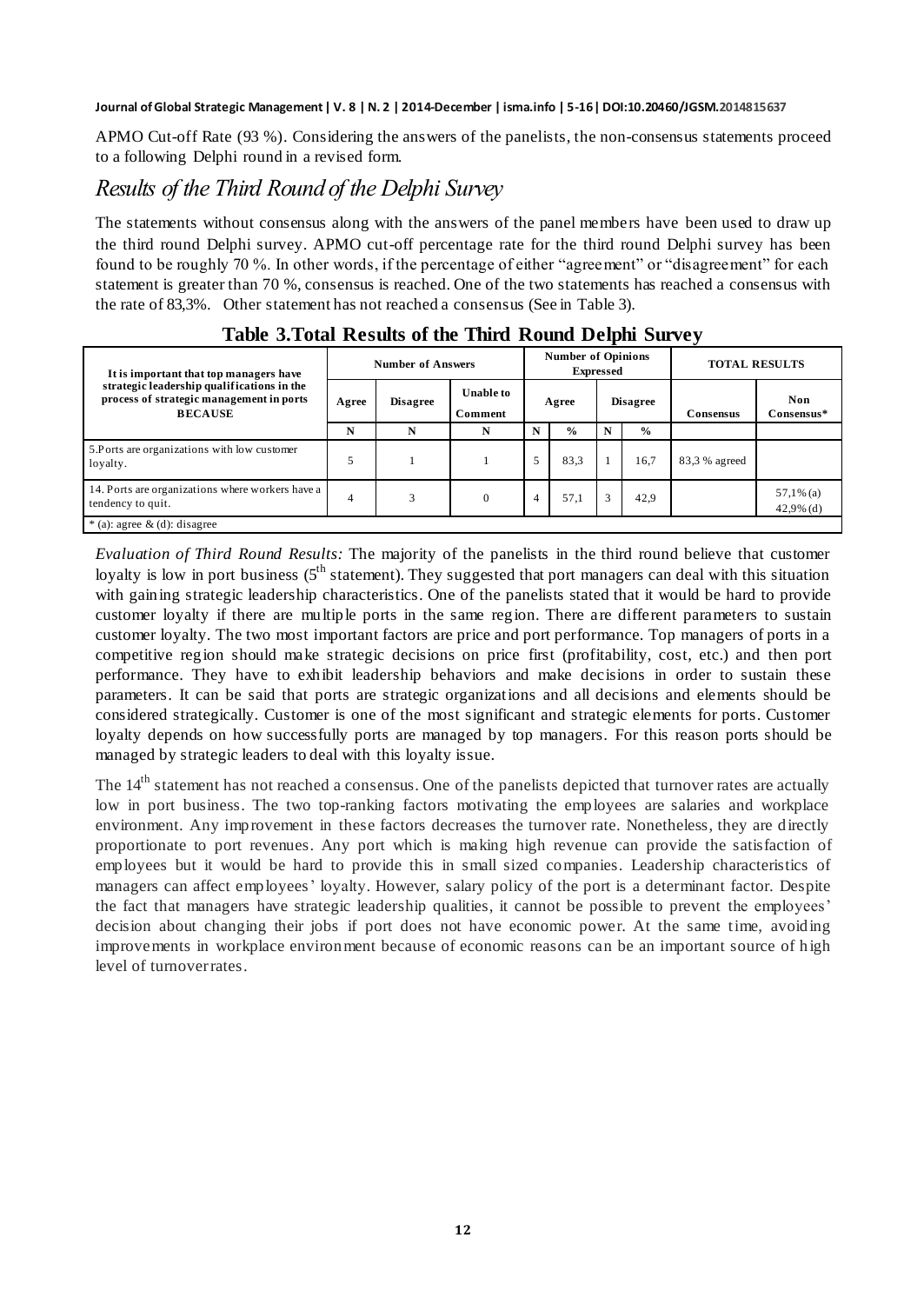| ì<br>out medical men and a community of the community of the community of the community of the community of the community of the community of the community of the community of the community of the community of the community of<br>$\frac{1}{2}$ |                 |               |                      |                 |                |                          |                           |                     |                                                 |
|-----------------------------------------------------------------------------------------------------------------------------------------------------------------------------------------------------------------------------------------------------|-----------------|---------------|----------------------|-----------------|----------------|--------------------------|---------------------------|---------------------|-------------------------------------------------|
|                                                                                                                                                                                                                                                     |                 | No of Answers |                      |                 | No of Opinions | Expressed                |                           |                     | <b>TOTAL RESULTS</b>                            |
| It is important that top managers have strategic leadership qualifications in the process of strategic<br>management in ports BECAUSE                                                                                                               | Agree           | Disagree      | Comment<br>Unable to |                 | Agree          |                          | Disagree                  | Consensus           | Non <sup>*</sup> Consensus                      |
|                                                                                                                                                                                                                                                     | z               | z             | z                    | z               | ့              | z                        | ₷                         |                     |                                                 |
| 1. Ports are organizations of strategic importance due to their positions                                                                                                                                                                           | $\overline{a}$  | ۰             | 0                    | $\overline{a}$  | 100,0          | 0                        | $^{0.0}$                  | agreed<br>100%      |                                                 |
| 2. Ports have a strategic importance in supply chain                                                                                                                                                                                                | $\mathbf{r}$    | 0             | 0                    | $\overline{a}$  | 100,0          | 0                        | $\mathbf{e}^{\mathbf{c}}$ | agreed<br>100%      |                                                 |
| 3. Ports have a strategic importance by value added services they provide                                                                                                                                                                           | $\overline{10}$ | 0             | 0                    | $\overline{a}$  | 100,0          | $\bullet$                | $\mathbf{e}^{\mathbf{c}}$ | 100%<br>agreed      |                                                 |
| Customer onentation is fundamental for ports.<br>4                                                                                                                                                                                                  | $\frac{1}{2}$   | ۰             | ۰                    | $\overline{a}$  | 100,0          | 0                        | $\overline{0}$            | agreed<br>100%      |                                                 |
| 5. Ports are organizations with low customer loyalty                                                                                                                                                                                                | 4               | s             |                      | 4               | 44,4           | S                        | 55,6                      |                     | (Third Round applied)<br>55,6% (d)<br>44,4% (a) |
| 6. Ports operate in an environment of extreme international integration.                                                                                                                                                                            | õ               |               | 0                    | õ               | 90,0           | $\mathbf{\mathbf{t}}$    | 10,0                      | Partially<br>agreed | 90,0% (a)<br>10,0% (d)                          |
| documentation and calculations<br>7. Initial investment decision in ports requires detailed knowledge,                                                                                                                                              | $\overline{a}$  | 0             | 0                    | $\overline{10}$ | 100,0          | 0                        | ွိ                        | agreed<br>100%      |                                                 |
| 8. There is no stability in the short term in port sector so; it takes time to see the results of steps.                                                                                                                                            | 8               |               |                      | ∞               | 88,9           | $\overline{\phantom{0}}$ | $\Xi$                     | Partially<br>agreed | 11,1% (d)<br>88,9% (a)                          |
| 9. Ports are organizations which are required to take an appropriate position in the long term.                                                                                                                                                     | $\mathbf{a}$    | 0             | $\bullet$            | $\overline{a}$  | 100,0          | 0                        | $\overline{0}$            | 100%<br>agreed      |                                                 |
| 10. It is important that top managers guide ports' board of directors financially and make strategic decisions<br>in this way in order that progress of port management can be healthy                                                              | $\overline{a}$  | 0             | ۰                    | $\frac{1}{2}$   | 100,0          | 0                        | $\overline{0}$            | agreed<br>100%      |                                                 |
| The most important things in port management are planning the future and creating a vision.<br>$\overline{a}$                                                                                                                                       | õ               | 0             |                      | õ               | 100,0          | 0                        | o.o                       | 100%<br>agreed      |                                                 |
| Thanks to top managers who have strategic leadership qualifications, ports can engage in competition as<br>well-equipped and minimize the risk.<br>ä,                                                                                               | $\overline{a}$  | ۰             | ۰                    | $\overline{a}$  | 100,0          | $\bullet$                | <b>o</b> .o               | agreed<br>100%      |                                                 |
| Ports are organizations which provide services in the market with high seasonal variability<br>g.                                                                                                                                                   | 8               | 0             | $\mathbf{\tilde{c}}$ | ∞               | 100,0          | 0                        | $\overline{0.0}$          | 100%<br>agreed      |                                                 |
| (tumoverrate)<br>14. Ports are organizations where workers have a tendency to quit                                                                                                                                                                  | 4               | s.            |                      | 4               | 44,4           | Š,                       | 55,6                      |                     | (Third Round applied)<br>55,6% (d)<br>44,4% (a) |
| 15 . Ports are organizations which have corporate responsibility apart from their commercial targets.                                                                                                                                               | $\overline{10}$ | ۰             | ۰                    | $\frac{1}{2}$   | 100,0          | $\circ$                  | $\overline{0}$            | 100%<br>agreed      |                                                 |

**13**

Table 2. Total Results of the Second Round Delphi Survey

**Journal of Global Strategic Management | V. 8 | N. 2 | 2014-December | isma.info | 5-16| DOI:10.20460/JGSM.2014815637**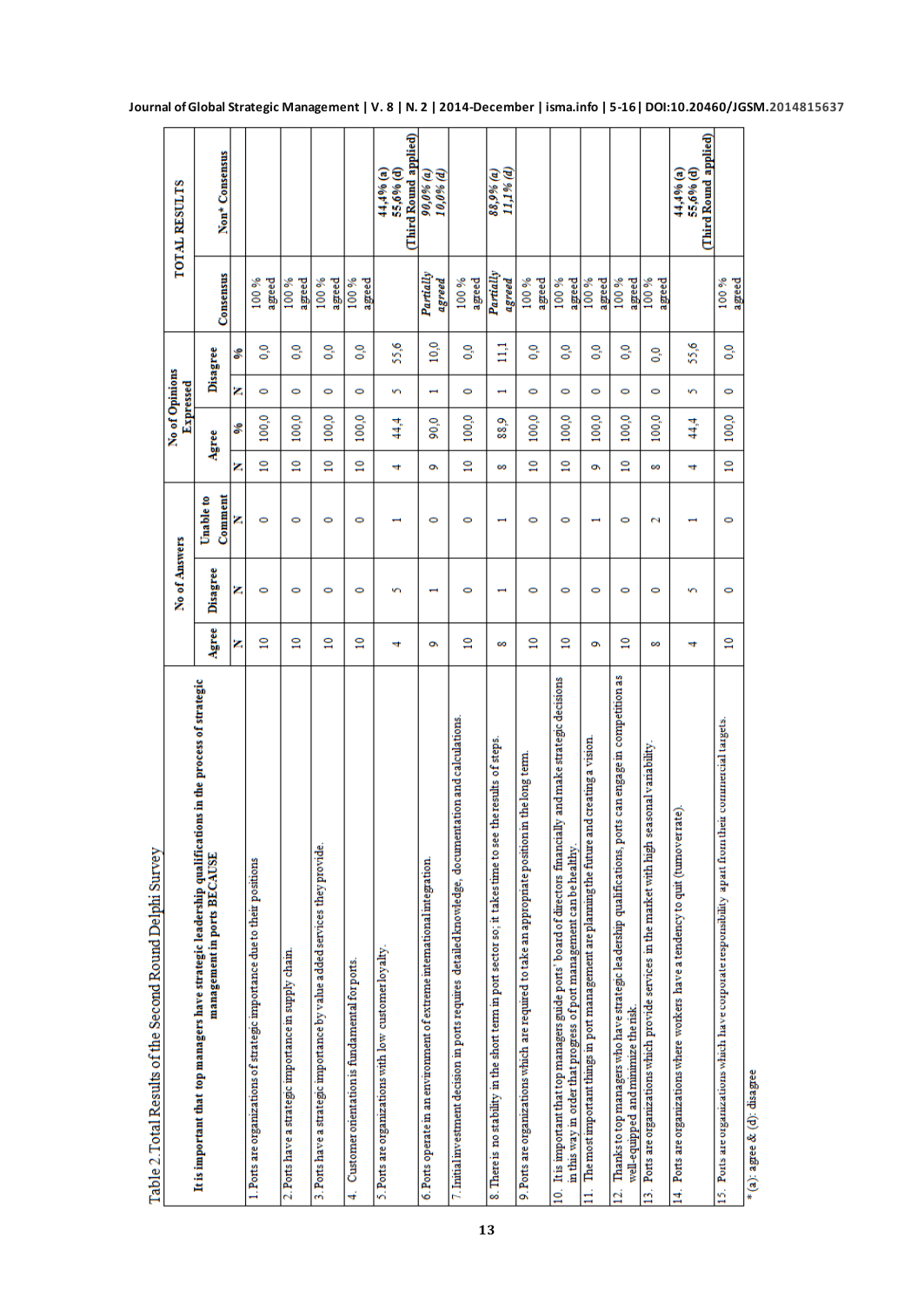# **CONCLUSION**

The study examined the main factors determining the importance of top managers having strategic leadership characteristics in the process of strategic management in Turkish private ports. The findings show that all the respondents totally agree that it is important to have characteristics of strategic leadership in the process of strategic management in private ports. Top managers who are responsible for administration of ports are expected to have strategic leadership qualifications because of the fact that ports have a strategic importance in the globalized world"s transportation chain.

According to three-round Delphi Survey results, position of the ports, customer needs and wants, value added service, international integration, requirement of extensive investment decision, need to be visionary, excessive competition, risk factor, human capital and corporate responsibility of ports are main titles which can be considered as reasons why it is important to have strategic leadership characteristics in ports. Customers and human resources are the key elements for ports in the competitive shipping market. Therefore, the top managers as strategic leaders should pay more attention to customer relations and the causes of personnel turnover rates. In other words, ports should be managed by strategic leaders in order to be able to deal with the disloyalty of customers and human resource issues.

In order to manage an internationally-integrated port efficiently, top managers should have strategic leadership characteristics because strategic leaders can envision the direction where world trade is leading and what will be needed in the future. Therefore, ports can be affected by various macro and micro environmental factors; thus, it is difficult to maintain stability in the long term. This means that the shipping market is volatile and there is high uncertainty and risk in the port sector because of this volatility. For this reason top managers in private ports should have strategic leadership features to cope with the instability in the port sector.

The findings may reflect the general opinions of top managers of private ports about the strategic leadership ; however, the authors believe that strategic leadership qualifications are also important for top managers in public ports. Further study may focus on in-depth analysis of the strategic leadership qualifications of public port managers and differences or similarities of public and private port managers in this concept.

# **ACKNOWLEDGEMENTS**

The findings presented here are preliminary results of the authors" on-going Master of Science Thesis titled "Perceptions of Top Managers Related to Strategic Leadership: A Research on Private Ports in Turkey" at Dokuz Eylul University, Graduate School of Social Science, Maritime Business Administration MSc Program.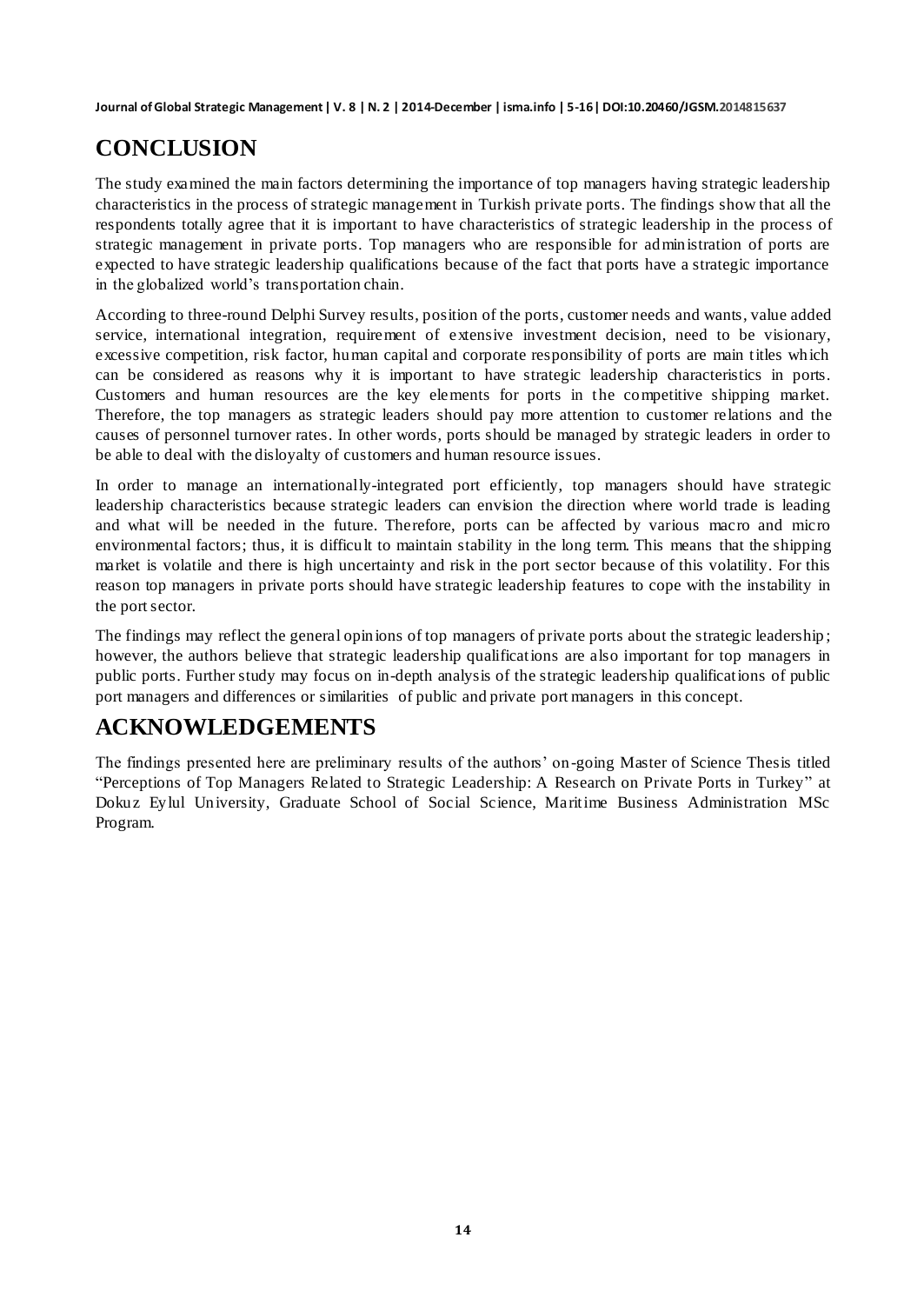### **REFERENCES**

Aksoy, Ö.M. and Terzi, N. (2008), Liman Hizmet Terifeleri, Liman Otoritesi ve Türkiye"deki Uygulama, Konteyner Deniz ve Liman İşletmeciliği (pp. 429-447), Editor Murat Erdal, İstanbul: Beta.

Aslan, Ş., Diken, A. and Şendoğdu, A.A. (2011), Investigation of the Effects of Strategic Leadership on Strategic Change and Innovativeness of SMEs in a Perceived Environmental Uncertainty, Procedia Social and Behavioral Sciences, 24,pp.627–642.

Bass, B.M. (2000). The Future of Leadership in Learning Organizations. The Journal of Leadership Studies. 7(3): 18-40

Bass, B.M. (2007), Executive and Strategic Leadership, International Journal Of Business, 12 (1),pp.33-52.

Bichou, K. (2009), Port Operations, Planning and Logistics, London: Informa.

Bloem, M.; Van Putten, S.; Deveci, A. and Tuna, Okan. (2013), Maritime Turkey: Market Research, Rotterdam: Strichting Nederland Maritime Land.

Clegg, S.; Carter, C., Kornberger M., and Schweitzer, J. (2011), Strategy Theory & Practice, Los Angeles: Sage.

Davies, B.J. and Davies, B. (2004), Strategic Leadership, School Leadership & Management, 24 (1), pp.29- 38.

Dess, G.G. and Lumpkin, G.T. (2003), Strategic Management: Creating Competitive Advantages, New York: McGraw-Hill.

DPT. (2007), T.C. Başbakanlık Devlet Planlama Teşkilatı, Denizyolu Ulaşımı Özel İhtisas Komisyonu Raporu, DPT-ÖİK678, Ankara.

Esmer, S. and Karataş-Çetin, Ç. (2013), Liman İşletme Yönetimi. Denizcilik İşletmeleri Yönetimi (pp.379- 415), Editors A. Güldem Cerit et al. İzmir: Beta.

Frankel, E.G. (1987), Port Planning and Development, Canada: John Wiley and Sons.

Gaur, P. (2005), Port Planning as a Strategic Tool: A Typology, (Unpublished Master"s Dissertation), Antwerp: Institute of Transport and Maritime Management Antwerp University of Antwerp.

Hambrick, D. and Mason, P. (1984), Upperechelons: The organization as a Reflection of its Top Managers. Academy of Management Review, 9, pp.193-206.

Hitt, M.A. and Keats, B.W. (1992), Strategic Leadership and Restructuring: A Reciprocal Interdependence, Strategic Leadership: A Multiorganizational-Level Perspective (pp.45-61), Editors Robert L. Phillips and James G. Hunt. Westport: Quorum Books.

Hitt, M.A. and Ireland, R.D. (2002), The Essence of Strategic Leadership: Managing Human and Social Capital, The Journal of Leadership and Organizational Studies, 9 (1), pp.3-14.

Hitt, M.A., Ireland, R.D., and Hoskisson, R.E. (2003), Strategic Management: Competitiveness and Globalization, 5.Edt., USA: Thomson.

Hitt, M.A., Haynes, K.T. and Serpa, R. (2010), Strategic leadership for the 21st century, Business Horizons.53,pp.437-444.

Hughes, R.L. andBeatty, K.C. (2005), Becoming a Strategic Leader: Your Role in Your Organization's Enduring Success, San Francisco: Jossey-Bass.

Ircha, M.C. (2001), Port Strategic Planning: Canadian Port Reform, Maritime Policy and Management: The Flagship Journal of International Shipping and Port Research, 28 (2), pp.125-140

Ireland, R.D. and Hitt, M.A. (1999), Achieving and Maintaining Strategic Competitiveness in the  $21<sup>st</sup>$ Century: The Role of Strategic Leadership, Academy of Management Executive, 13(1), pp.43-57.

Johnson, Gery; Scoles, K.;and Whittington, R. (2008), Exploring Corporate Strategy, 8.Edt., England: Prentice Hall.

Jooste, C. and Fouries B. (2009), The role of strategic leadership in effective strategy implementation: Perceptions of South African strategic leaders, Sothern African Business Review, 13 (3): 51-68.